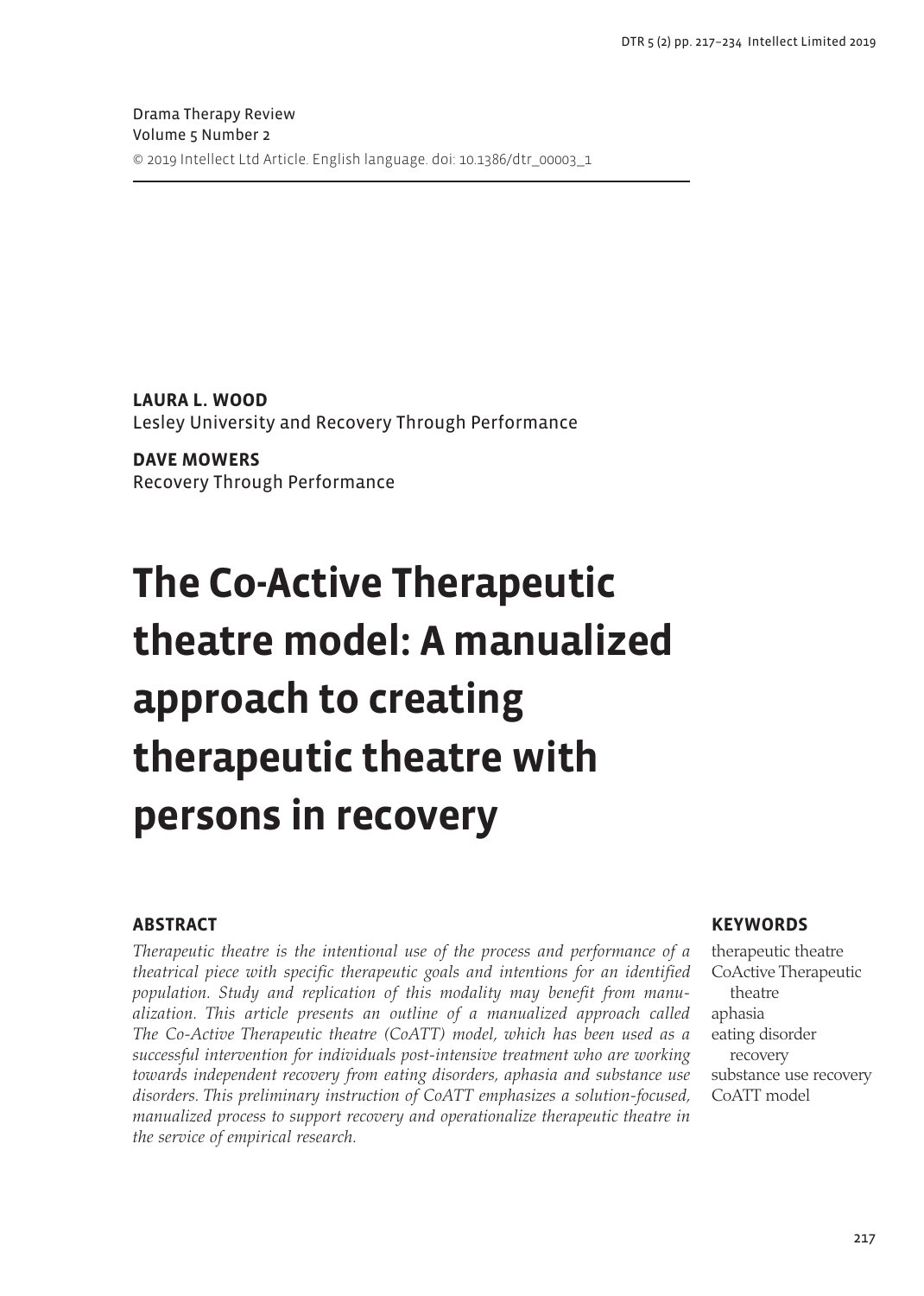# **Mots clés**

théâtre thérapeutique théâtre thérapeutique co-actif rétablissement troubles alimentaires centre de soins modèle du théâtre thérapeutique co-actif (CoATT)

## **Palabras clave**

Teatro terapéutico Teatro terapéutico Coactivo Recuperación Desorden alimenticio Centro de tratamiento Modelo CoATT

# **Le modèle de théâtre thérapeutique co-actif : une approche manuelle pour créer du théâtre thérapeutique avec des personnes en convalescence**

*Le théâtre thérapeutique est l'utilisation intentionnelle du processus et de l'exécution d'une pièce de théâtre avec des buts et des intentions thérapeutiques spécifiques pour une population identifiée. L'étude et la reproduction de cette modalité peuvent tirer parti de la manualisation. Cet article présente un aperçu d'une approche manuelle appelée le modèle du théâtre thérapeutique co-actif (Co-Active Therapeutic theatre –*  CoATT), qui a été utilisée avec succès sur des personnes, qui après un traitement *intensif, travaillent pour guérir par elles-mêmes de troubles alimentaires, d'aphasie et de troubles liés à la consommation de substances. Cette instruction préliminaire du CoATT met l'accent sur un processus manuel axé sur les solutions pour favoriser le rétablissement et rendre opérationnel le théâtre thérapeutique au service de la recherche empirique.*

# **El Modelo de Teatro terapéutico Co-activo: Un enfoque manualizado para crear teatro terapéutico con personas en recuperación**

*El teatro terapéutico es el uso intencional del proceso y la ejecución de una obra teatral con objetivos e intenciones terapéuticos específicos para una población identificada. El estudio y la replicación de esta modalidad pueden beneficiarse de la manualización. El artículo presenta un resumen de un enfoque manualizado llamado Modelo de Teatro Terapéutico Co-activo (CoATT), que se ha utilizado como una intervención exitosa para personas que reciben tratamiento post-intensivo y están trabajando hacia la recuperación independiente de los trastornos de la alimentación, la afasia y trastornos por consumo de sustancias. Esta instrucción preliminar de CoATT enfatiza un proceso manualizado centrado en soluciones, para apoyar la recuperación y operacionalizar el teatro terapéutico al servicio de la investigación empírica.*

## **Introduction**

As the profession of drama therapy continues to position therapeutic theatre as a means of healing, ongoing research is critical to establish efficacy (Pendzik et al. 2016). Relatedly, in the field of eating disorder and substance use treatment there is a call to action for interventions that can support the transition between higher and lower levels of care (Davidson 2016; Woodside et al. 1998), and intervention modalities that improve long-term treatment engagement in recovery (McKay 2017). This need is based on the fact that as individuals in recovery return to independent living, relapse and regression are identified concerns, creating a need for intervention models that must be focused and reliable (Woodside et al. 1998). Furthermore, there is a demand for replicable models of creative arts therapy interventions across mental health and arts initiatives to qualify for government funding and access insurance reimbursement in the United States, two factors that support effective dissemination, broaden overall engagement and create professional recognition (Frydman et al. 2018; O'Brien 2019).

An operationalized model and manual for therapeutic theatre as a specific intervention for those in recovery is therefore the working premise of this article. The authors have built the Co-Active Therapeutic theatre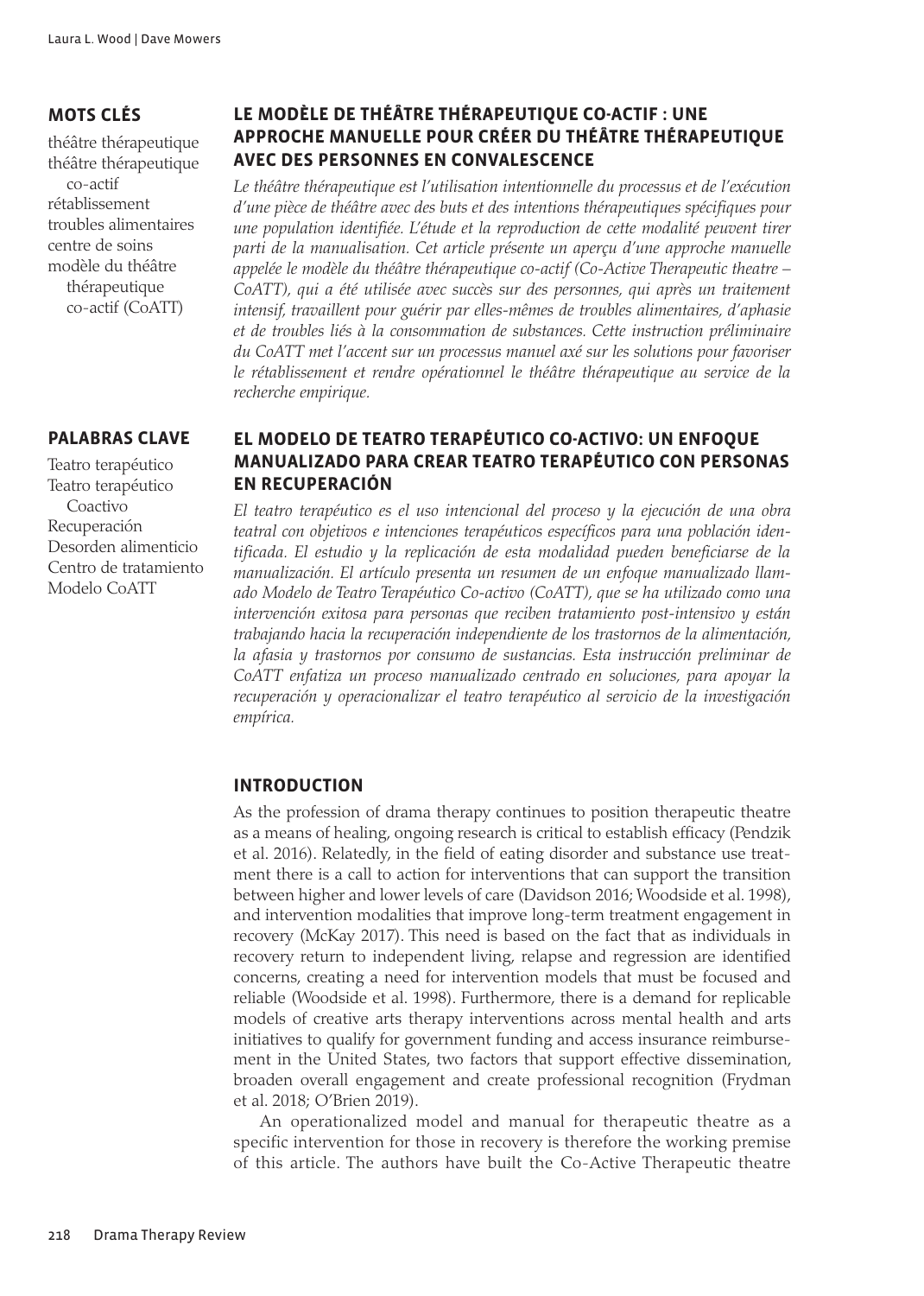(CoATT) model over the last six years to meet these real-world requirements. It is our stance that manualization is possible for drama therapy and the CoATT model in particular. A book-length manuscript is in process that details procedures and provides step-by-step instructions and an outline of the specific interventions that will be referenced here. This article briefly highlights therapeutic theatre in the current literature and then presents basic theory and a framework of the CoATT model. The article closes with an overview of completed research and an invitation for further discussion.

## **Literature review**

In considering the foundational conceptualization of therapeutic theatre, Snow et al. provided the following definition:

the therapeutic development of a play in which the roles are established with therapeutic goals in mind; the whole process of the play production is, in fact, a form of group psychotherapy; it is all facilitated by a therapist skilled in drama or a drama therapist; and, finally, the play must be performed for a public audience.

(2003: 73)

In another, adjunctive angle on therapeutic theatre and its facilitation, Emunah (1994) provided an integrated framework and model for the practice with a notable emphasis on the influence of acting technique and the aesthetics of late twentieth-century commercial theatre. The model tied group process to the development of a play by building through increasingly connected and demanding artistic tasks as steps in a therapeutic process. The culminating production is most often presented to the assembled group, treatment team or invited guests. The model was discussed as being an effective capstone for individual therapy or educational journeys in which solo-performance or 'selfrev' is the outcome (Emunah 2015, 2016; Seymour 2016.

Both Snow et. al (2003) and Emunah's (1994) foundational work provided an informative base for therapeutic theatre; however, it also had been noted that terminology and definitions of therapeutic theatre have been confusing, competitive and duplicative (Pendzik et al. 2016 Landy and Montgomery 2012). As a solution, Pendzik et al. (2016) offered a collection of essays that explore numerous threads of performance focusing on autobiographical therapeutic performance (ATP). ATP locates itself in a continuum of 'personal theatre' (Pendzik et al. 2016: 2), with a focus on 'self-referential theatrical presentation' (Pendzik et al. 2016: 3). ATP is conceptually grounded in the intersection between performance and psychotherapy, and lays claim to a historical background that encompasses many concepts underpinning drama therapy. ATP has been further described as an impulse towards a fascination with memoir and auto-ethnography in an aesthetic arising from late twentieth-century commercial theatre and literature (Pendzik et al. 2016). At its core, ATP has been identified as a forum for providing performers an outlet for working through current issues while utilizing relational aesthetics to manage arising vulnerabilities (Johnson 2016 Sajnani 2012, 2016). Although Seymour (2016) and Pendzik (2016) offer examples where ATP production can serve as termination of a drama therapy or training process, there are no examples of therapeutic theatre developed and presented as a focused intervention located in a longer treatment protocol.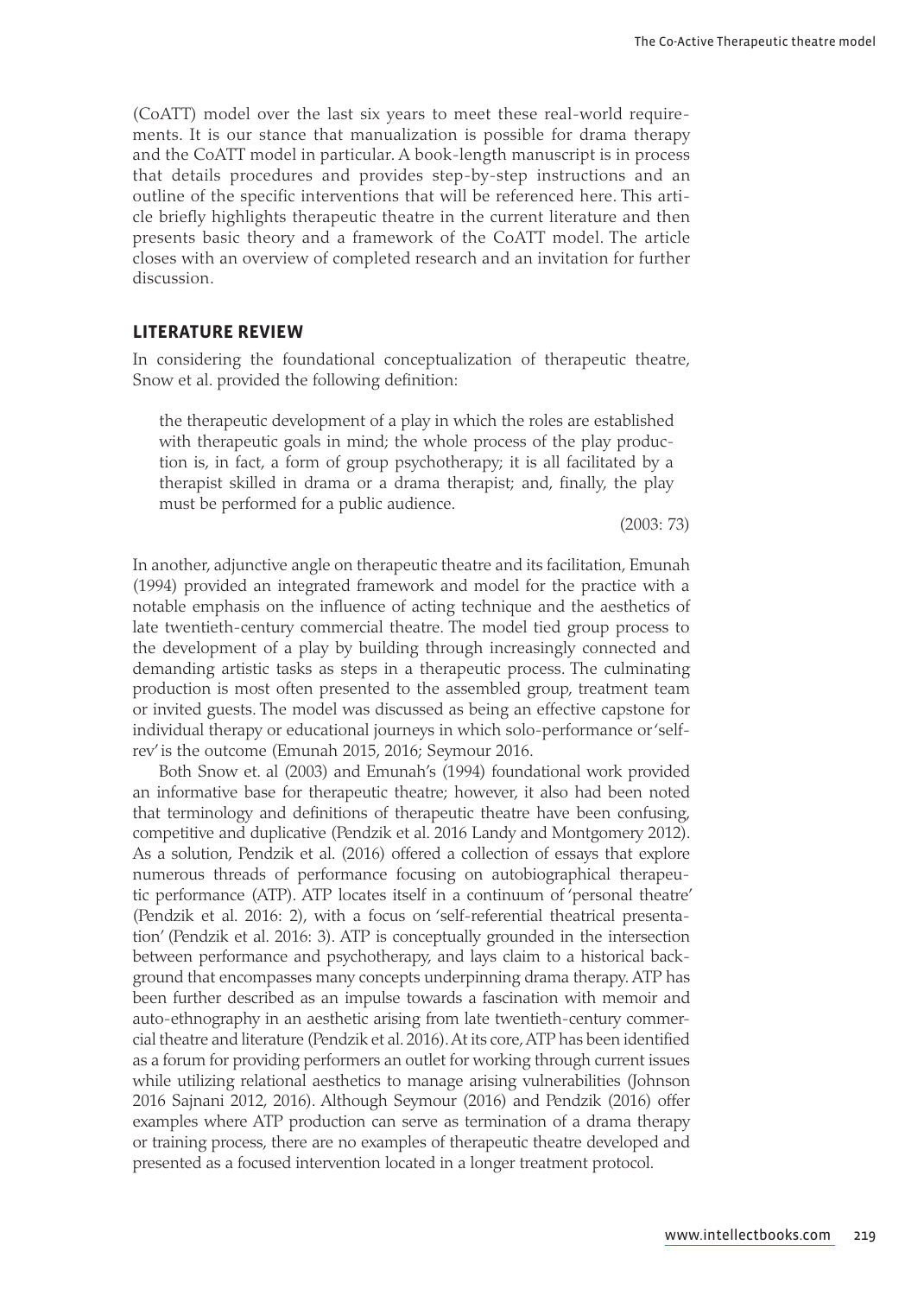|                                              | Applied<br>theatre/ theatre<br>in Ed. | Five phase<br>model/<br>self-rev | Autobiographic<br>theatre<br>performance | <b>CoATT Model/</b><br>recovery through<br>performance |
|----------------------------------------------|---------------------------------------|----------------------------------|------------------------------------------|--------------------------------------------------------|
| Integrated<br>playmaking and<br>therapy      |                                       | X                                | X                                        | X                                                      |
| Therapist facilitated                        |                                       | X                                | X                                        | X                                                      |
| Required public<br>performance               | $\chi$                                |                                  |                                          | X                                                      |
| Specific time point in<br>treatment progress |                                       |                                  |                                          | X                                                      |
| Self-referential                             | X                                     | X                                | X                                        |                                                        |
| Planned catharsis                            |                                       | X                                | X                                        |                                                        |

*Table 1: Types of therapeutic theatre.*

In another vein of therapeutic theatre, community-based theatre projects employ drama as an applied process and consider participation as a therapeutic act. Examples of this include Bailey's (2010) work in communities, schools and arts programmes with persons with disabilities and the Geese theatre company's (Baim et al. 2012) categorization of drama games and activities that support such personal exploration with offenders. While community arts-based theatre projects are therapeutic in that they provide safe spaces, create bonds between social groups and deliver support for individuals struggling with challenging issues, they are not considered to be an explicit form of therapy.

Daccache suggested another type of theatre, outside of ATP, that is taking place: that of 'Their theatre' (2016: 237), in which the drama therapist functions primarily as an artistic partner on material that resonates with the participants but may or may not advance therapeutic goals. Daccache's documentation of her work posits that there are other types of therapeutic theatre that are emerging with a greater sense of agit-prop that moves it away from the self-referential models. The CoATT model maintains a unique orientation from more traditional models of therapeutic theatre, as well, with a solutionbased focus. Specifically, CoATT addresses the need to support clinical recovery populations in transitioning to lower levels of care.

#### **Operationalizing the CoATT model**

The CoATT model was designed to fill a gap in the continuum of therapeutic theatre and the demand for a model of therapeutic theatre that addresses the aforementioned real-world needs. CoATT is specifically designed for clinical populations in recovery who are transitioning out of formal treatment settings into independent recovery. In their intensive treatment, clients have examined the past; CoATT moves away from the autobiographical orientation of these explorations, synthesizing what they have learned and making space for new narratives of their emerging health and wellness. Our model turns the participant focus outwards by structuring a performance around the following question: what is a theme of recovery you want to embody and share with the community at large?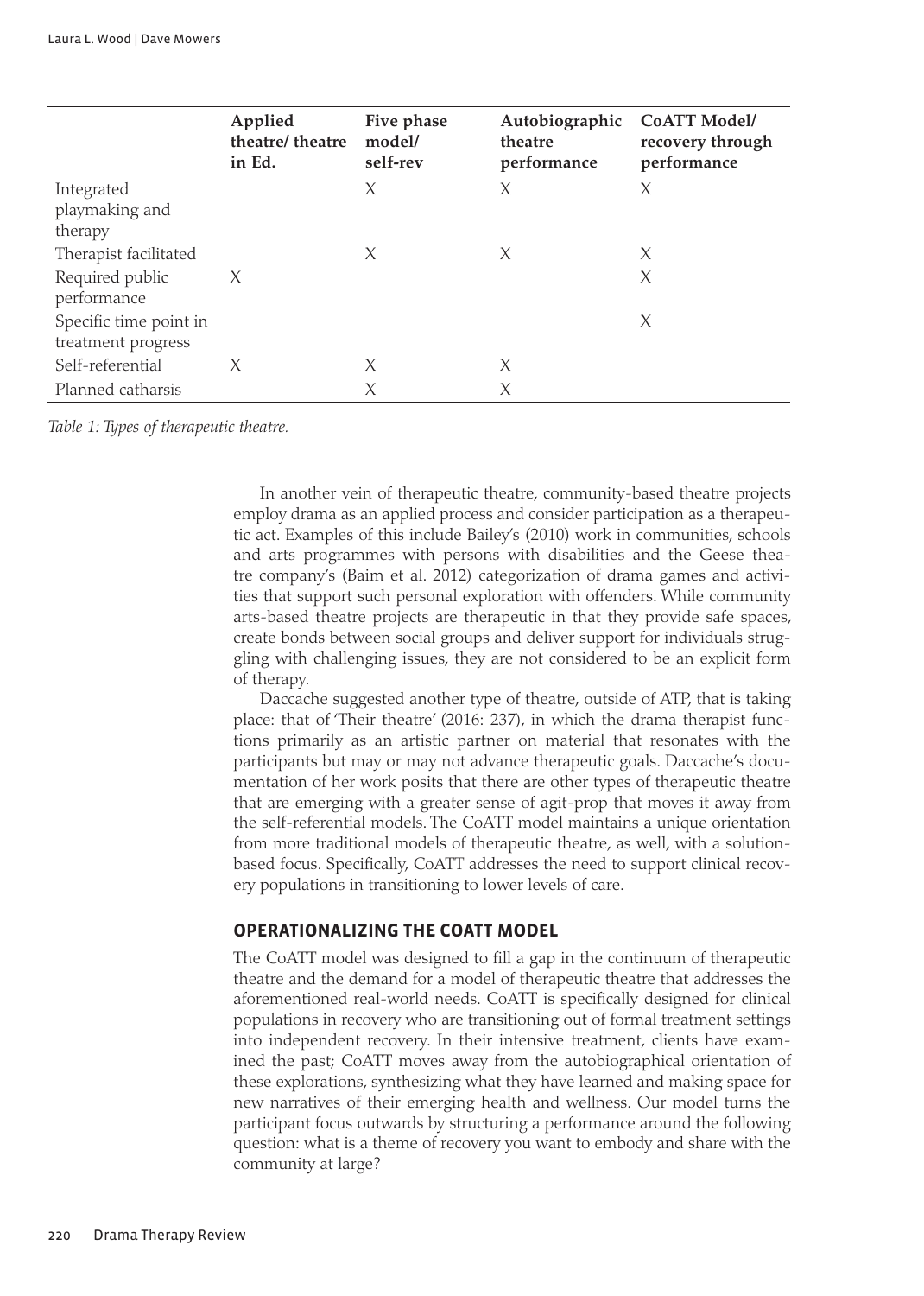Furthermore, CoATT acknowledges that recovery is a far more complex process for each individual than an absence of symptoms as defined by the Diagnostic and Statistical Manual 5 (DSM V; 2013). Therefore, CoATT requires participants to be in *active recovery*. Active recovery uses the DSM V as a baseline for understanding symptoms, but also prioritizes that recovery is an action-oriented process of engagement, driven by the new narrative that one constructs for themselves beyond treatment. CoATT acknowledges that participants may embody active recovery differently according to their culture, race, age, religion, size, ethnicity, sexual orientation, socioeconomic background and/or gender. CoATT asks participants to comment on the construct of their recovery, rather than organizing work around behavioural presentations of recovery as dictated by the DSM V. Instead of asking people to tell us about their illness, we focus on highlighting and developing their strengths as applied to their conception of active recovery. The CoATT model bridges the positivist framework of Insurance Payer/ Medical definitions of recovery and the postmodern, social constructivist framework that honours multiple narratives and truths regarding the behaviour and nature of a recovery process lived by individuals (Neimeyer 1995). Our model both recognizes the system in which we must work and its problematic nature. Clinicians who use CoATT must tolerate that the model can, in true drama therapy fashion, both 'be and not be' (Landy 1994) positivist and post-positivist. Hence, CoATT model productions are located in a treatment process at the end of an individual's commitment to treatment in the medical model, bridging into individual recovery. We see the model as a guide figure (Landy 1994) between the two worlds and epistemologies.

The name of our process itself highlights a core focus: levelling power dynamics and allowing clients to take ownership of their stories of recovery. Informed by the Co-Active Coaching model (Whitworth et al. 1998) and Solution Focused Brief Therapy (DeJong and Berg 2008), CoATT is a combination of relationship paired with action to create outcomes that matter deeply to both parties.

## *CoATT: Co-leaders in action*

In the same way the model demands the drama therapist to be co-active with the participants, we also hold the same standard for co-leadership between two professionals for the project. We will describe this in terms of two drama therapists, but we can envision it working with a drama therapist and an artist in health or other mental health practitioners with appropriate training. The division of responsibilities is ascribed by 'movement' in the model. The term 'movement' is used here to denote a specific set of tasks with outcomes that are both independent of the other task sets and that build towards a final production, akin to the movements in a symphony.

Drama Therapist One (DT1) leads movements one through three and five through seven. Drama Therapist Two (DT2) is co-actively partnering with DT1 during this time and offers supervision and/or peer support. DT2 then appears and leads movement four (the intensive). DT2 enters the group midprocess, externally, as a supporting *deus ex machina* at the intensive and offers an outside viewpoint, guidance and mirroring. Although 'deus ex machina' implies a power differential, in our model, DT2 shows up to partner DT1, modelling a healthy relationship for the group. DT2 then reappears at the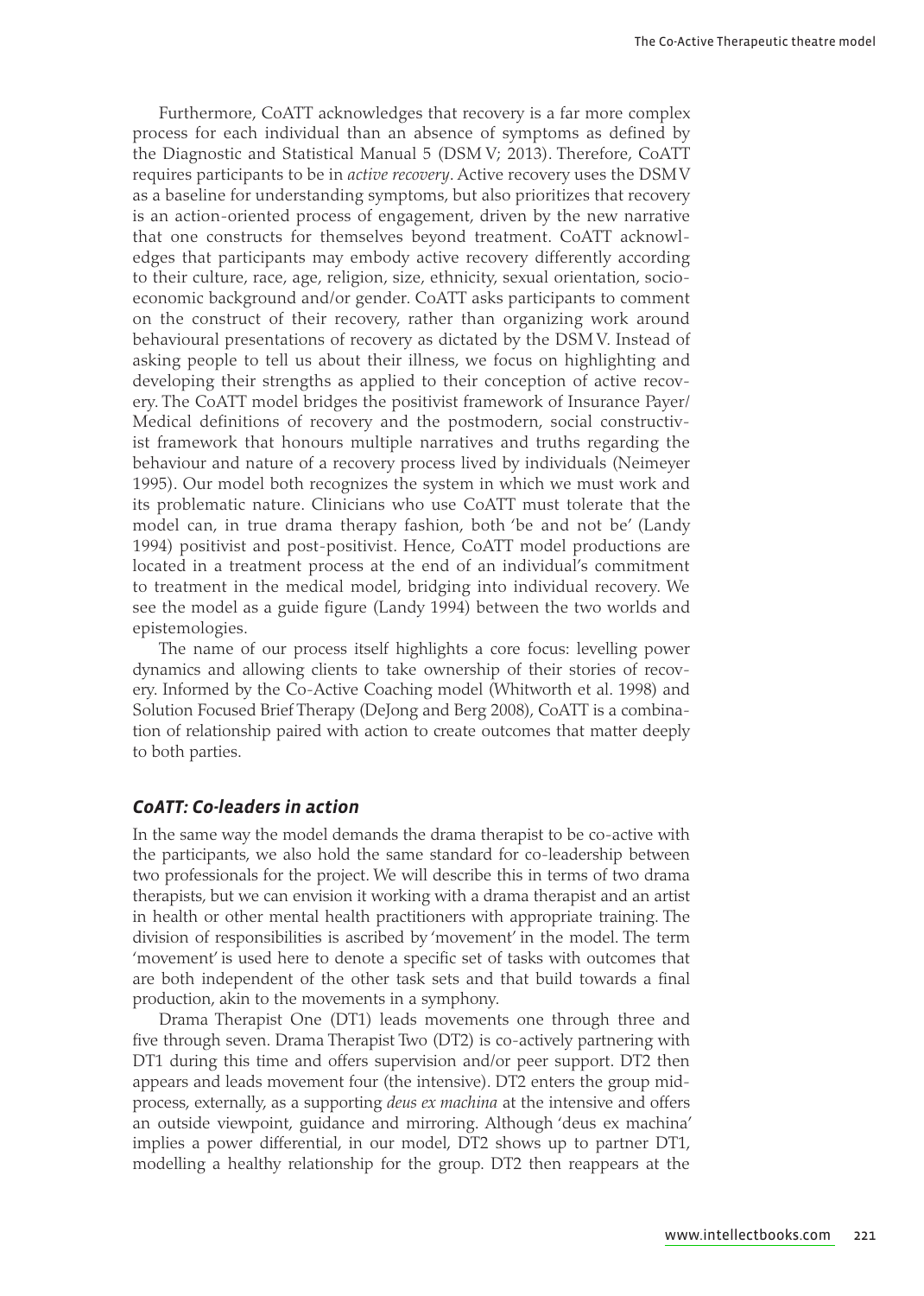performance to reflect to participants their enormous growth and change. We have found that this dynamic not only provides a great support to DT1 but also allows participants to witness important modelling in the dynamic of the co-leaders.

## *Specific tasks in the CoATT model*

In this next section, Table 2 is presented to detail the seven movements of the model. Each movement is made up of the following structure:

- 1. Participant task
- 2. Participant commitment
- 3. Drama therapy exercise(s)
- 4. Therapist task
- 5. Homework

The flexible manualization of the model allows it to be conducted in twelve, fourteen or sixteen weeks depending on the needs of the group. For example, populations such as those who are dealing with physical or cognitive impairment may need expanded rehearsal time in movement five to accomplish mastery in rehearsal. Substance use disorder recovery commonly holds 90 days as measurable periods of early sobriety; therefore fourteen weeks offer a similar equivalent. By adding time to the earlier movements two and three, the clinician may help underline the logic of supporting treatment facilities or groups. We highly recommend that work not go beyond sixteen weeks as CoATT should be viewed as a stepping-stone, rather than a crutch or a method that could foster addiction swapping. In Table 2, we use the fourteenweek set-up to describe the process. Following Table 2, a brief discussion of each movement is presented.

## *Movement one: Recruitment*

The first movement is a focused and thoughtful recruitment process. The therapist must have a level of competency in understanding the requirements for recovery as applied to the population for which the model is intended. In addition, participants from any background should have a recommendation letter from their treatment team that they have demonstrated a level of recovery appropriate for participation and a commitment to continue with their treatment team during the process. The progress of treatment and recovery may present differing timelines in different populations. In addition to this baseline, clients should be able to articulate an active recovery process that is meaningful to them, with tools and resources that they can use in addition to participation in CoATT.

## *Movement two: Discovery*

In discovery the group organizes itself around a theme regarding recovery that they intend to explore, construct and communicate to the community at large. Participants are answering the question: what aspect of recovery do we want to explore and share with an audience? This task is co-active: participants explore individual concerns and experiences as the co-active facilitator supports primary themes and links between group members. The exercises are curated to establish the presence of an audience, reinforce a solution-focused approach to recovery and establish a group contract focused on maintaining an active recovery.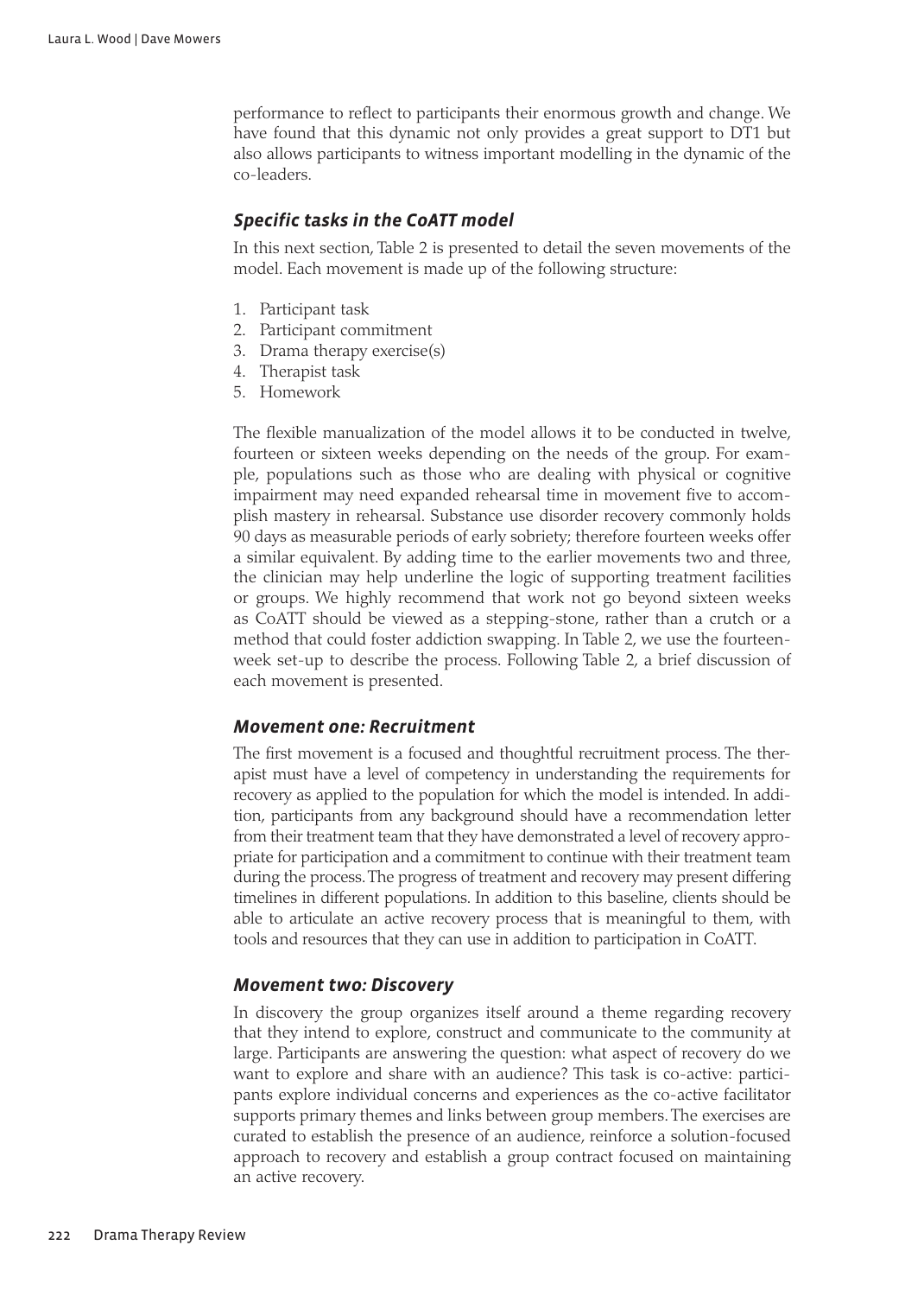| Movement                             | Week | <b>Who</b>                     | Participant task                                                                    | Commitment                                                                                                                                                                            | Exercise <sup>1</sup>                                           | Therapist task                                                                                                                                                                                                              | Homework                                                                        |
|--------------------------------------|------|--------------------------------|-------------------------------------------------------------------------------------|---------------------------------------------------------------------------------------------------------------------------------------------------------------------------------------|-----------------------------------------------------------------|-----------------------------------------------------------------------------------------------------------------------------------------------------------------------------------------------------------------------------|---------------------------------------------------------------------------------|
| Recruitment<br>$\bigoplus$           | flex | DT                             | Answer recruitment<br>questions as related<br>to active recovery<br>requirement     | List strengths and<br>relapse resources                                                                                                                                               | Pre-screen survey                                               | criteria and screen<br>participants for<br>readiness and<br>recruitment<br>eligibility<br>Develop                                                                                                                           | None                                                                            |
| Discovery<br>$\widehat{\mathcal{O}}$ |      | Ţ<br>$\overline{D}$            | Tell recovery story                                                                 | This show is about<br>recovery the entire<br>working in service<br>of our active<br>time                                                                                              | Monologue in the<br>role of recovery<br>Embody your<br>recovery | recovery with group<br>Rapport building<br>Define active<br>Principles of<br>engagement                                                                                                                                     | what do you want<br>from recovery and<br>is blocking you?<br>Journal:<br>what   |
| Discovery                            | 2    | $\overline{\phantom{0}}$<br>DT | With group, choose<br>Choose a theme of<br>messages for the<br>audience<br>recovery | theme for the self<br>working towards<br>and other about<br>We commit to<br>a meaningful<br>recovery                                                                                  | Recovery role sort<br>Future talk show                          | in moving towards<br>Support the group<br>common themes<br>Highlight<br>a theme                                                                                                                                             | Journal: explore two<br>group as related to<br>themes from the<br>your recovery |
| Generation<br>$\widehat{\odot}$      | 3    | $\overline{\phantom{0}}$<br>E  | towards the script<br>Generate written<br>material used                             | related to the group<br>through role, story,<br>and metaphor as<br>selected theme<br>individually, in<br>We commit to<br>and ourselves<br>exploring the<br>service of our<br>recovery | Creating characters                                             | Assign scenes and<br>material for use in<br>roles that support<br>person's recovery<br>pertinent to each<br>developing role<br>or monologues<br>movement four<br>Collect scenes<br>Catalogue the<br>each person's<br>system | monologues from<br>contrasting<br>Write: two<br>the roles                       |

[www.intellectbo](http://www.intellectbooks.com)oks.com 223

 $\bigoplus$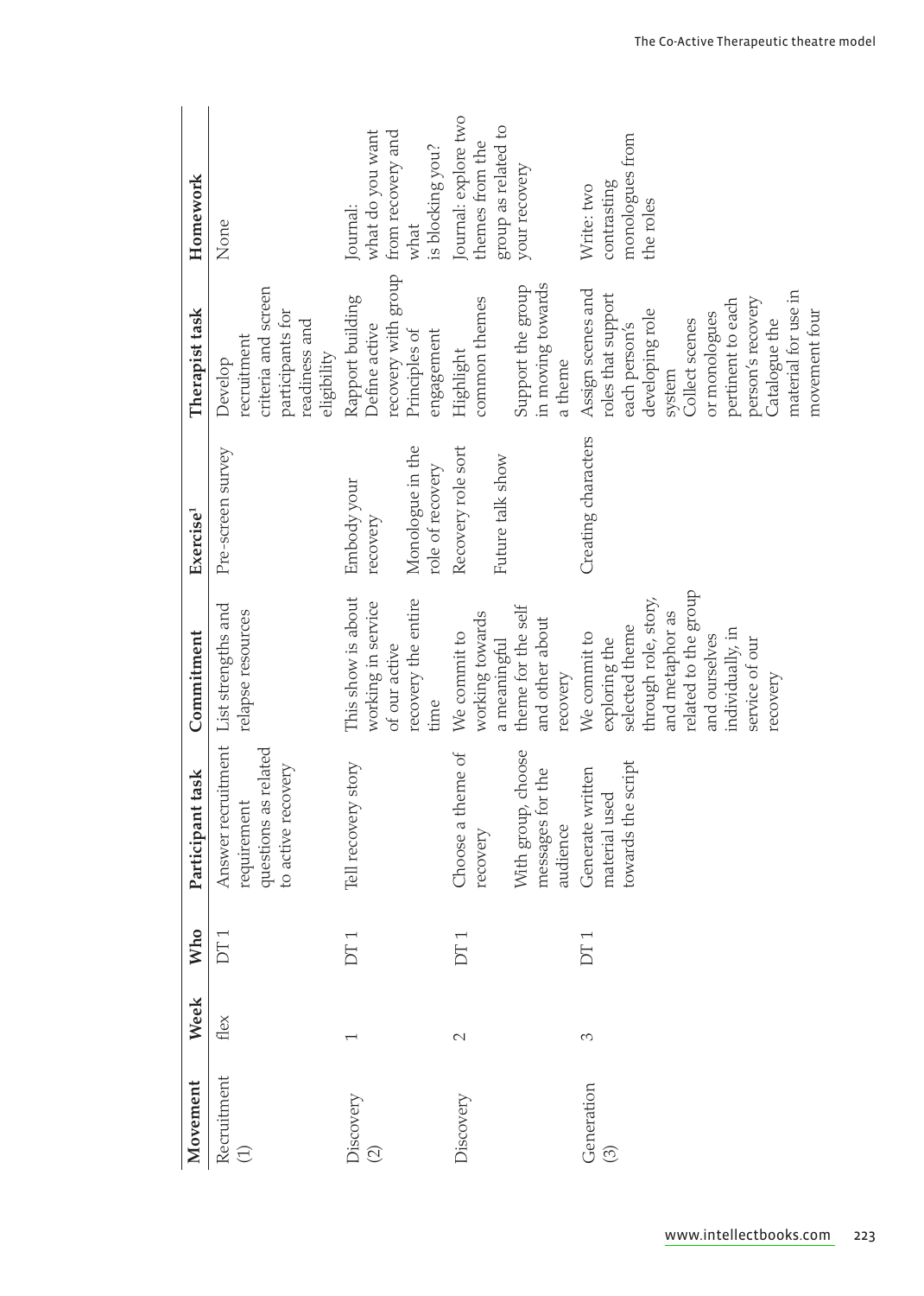| Movement    | Week    | Who                            | Participant task                          | Commitment                                  | Exercise <sup>1</sup> | Therapist task                            | Homework                                                                                                   |
|-------------|---------|--------------------------------|-------------------------------------------|---------------------------------------------|-----------------------|-------------------------------------------|------------------------------------------------------------------------------------------------------------|
| Generation  | 4       | $\overline{\phantom{0}}$<br>DT |                                           | $\overline{a}$                              |                       | Teach basic scene<br>structure            | beginning, a middle<br>based on any two<br>characters from<br>Write: a scene<br>group with a<br>and an end |
| Generation  | LO.     | ſ<br>БŢ                        | $\overline{\phantom{a}}$                  | $\overline{\phantom{a}}$                    | 3                     | 3                                         | CoATT process thus<br>Journal: about<br>far                                                                |
|             |         |                                |                                           |                                             |                       |                                           | Share with another<br>group member                                                                         |
| Intensive   | $\circ$ | DT2                            | Master                                    | We commit to                                |                       | Teach theatre skills                      | Edit: flesh out or                                                                                         |
| $\bigoplus$ |         |                                | skills to match<br>performance            | nurturing the script<br>and growing it into |                       | Write and present                         | change any text your<br>character speaks in                                                                |
|             |         |                                | material created in<br>generation         | what we feel is our<br>story to tell        |                       | structure, using the<br>a skeletal script | the script Bring edits<br>to next session                                                                  |
|             |         |                                |                                           |                                             |                       | work of the cast                          |                                                                                                            |
|             |         |                                | Accept a skeletal<br>script               |                                             |                       | Cast roles that                           |                                                                                                            |
|             |         |                                |                                           |                                             |                       | forward recovery                          |                                                                                                            |
|             |         |                                | Commit to fleshing                        |                                             |                       | goals for individual                      |                                                                                                            |
|             |         |                                | out the script and                        |                                             |                       | participants and                          |                                                                                                            |
|             |         |                                | roles as related to<br>individual         |                                             |                       | dnora                                     |                                                                                                            |
|             |         |                                | recovery processes                        |                                             |                       | Tolerate the                              |                                                                                                            |
|             |         |                                |                                           |                                             |                       | fear, anger and                           |                                                                                                            |
|             |         |                                | Tolerate the                              |                                             |                       | disappointment of                         |                                                                                                            |
|             |         |                                | fear, anger and                           |                                             |                       | the cast upon script                      |                                                                                                            |
|             |         |                                | the cast upon script<br>disappointment of |                                             |                       | reading                                   |                                                                                                            |
|             |         |                                | reading                                   |                                             |                       |                                           |                                                                                                            |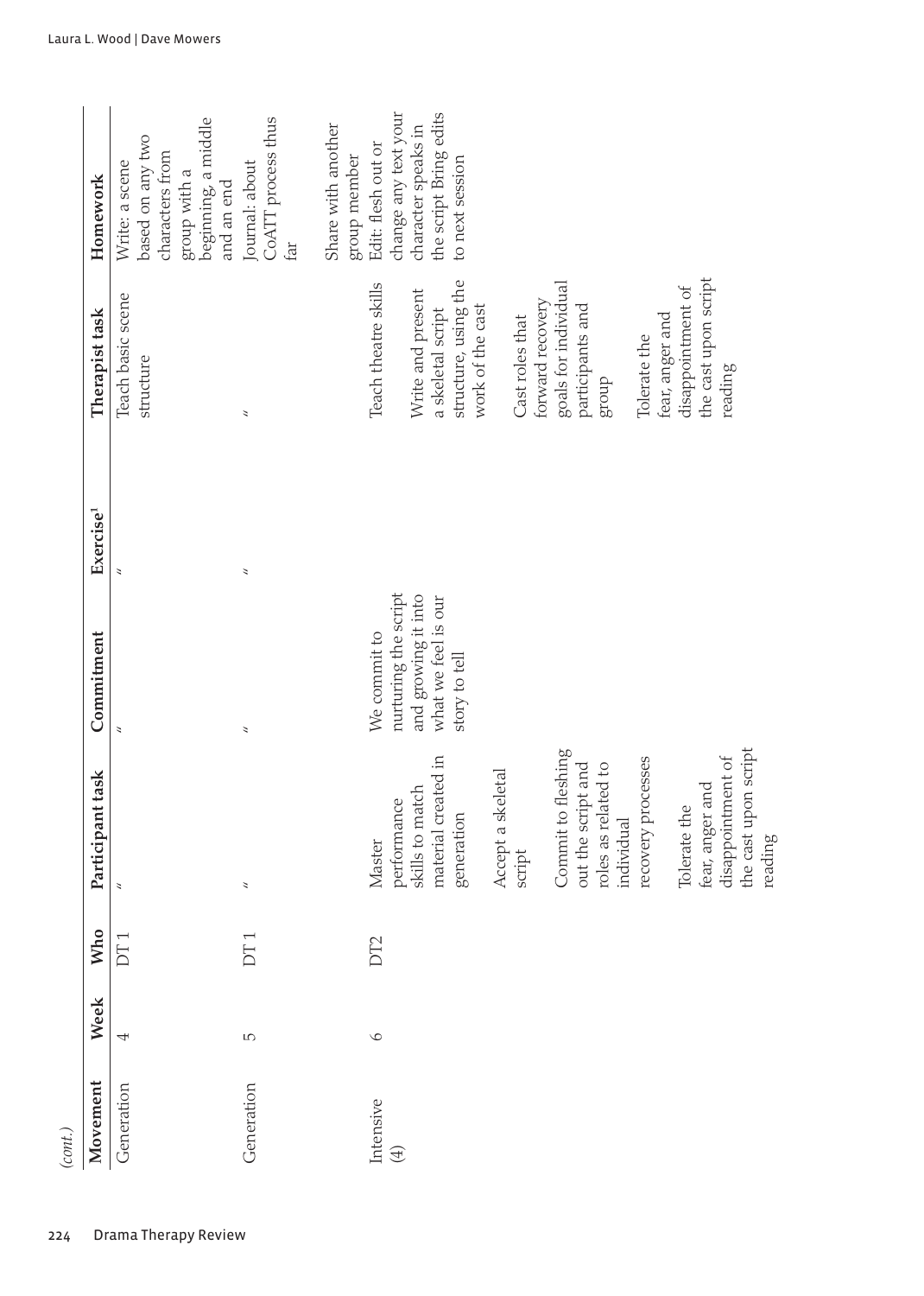| (cont.)              |         |                                |                                                                                                                             |                                                                                                                                                              |                                                                                                                                                                       |                                                                                                                                                   |                                                                                                                                         |
|----------------------|---------|--------------------------------|-----------------------------------------------------------------------------------------------------------------------------|--------------------------------------------------------------------------------------------------------------------------------------------------------------|-----------------------------------------------------------------------------------------------------------------------------------------------------------------------|---------------------------------------------------------------------------------------------------------------------------------------------------|-----------------------------------------------------------------------------------------------------------------------------------------|
| Movement             | Week    | <b>Who</b>                     | Participant task                                                                                                            | Commitment                                                                                                                                                   | Exercise <sup>1</sup>                                                                                                                                                 | Therapist task                                                                                                                                    | Homework                                                                                                                                |
| Rehearsal<br>$\odot$ | $\sim$  | $\overline{ }$<br>DT           | agreed-upon script:<br>to the community<br>group presenting<br>what theme of<br>recovery is the<br>Arrive at an<br>at large | our story to life and<br>strengths to bring<br>recovery process<br>our fictionalized<br>script and roles<br>We will use our<br>examine how<br>relates to our | Work as group to<br>read through the<br>make edits and<br>play again                                                                                                  | Support participants Write: how is the<br>directions that are<br>in script changes<br>recovery focused<br>and challenge<br>not                    | What change do you<br>role is like you and<br>hope to see in the<br>character you are<br>not like you?                                  |
| Rehearsal            | $8 - 9$ | ſ<br>E                         | individual roles and<br>performance of<br>Master the<br>scenes                                                              | $\tilde{z}$                                                                                                                                                  | Rehearse the play                                                                                                                                                     | recovery through<br>rehearsing a play<br>recovery process<br>parallels to the<br>demonstrating<br>the process of<br>independent<br>Support<br>and | Journal: list of those<br>Line memorization<br>you would like to<br>invite to the play<br>playing?                                      |
| Rehearsal            | 10      | $\overline{\phantom{0}}$<br>БŢ | Rehearse and refine<br>Support each other<br>Own group health.<br>the production.<br>in active<br>recovery                  | 3                                                                                                                                                            | Design and prepare<br>Create all elements<br>facilitated between<br>a related co-active<br>experience to be<br>performers and<br>production<br>needed for<br>audience | Teach the necessary<br>skills to participants<br>with the audience<br>Begin publicizing<br>the presentation<br>to facilitate a                    | co-active experience with a peer from the<br>cast or other person<br>Recovery check in<br>your recovery<br>Run lines<br>network<br>from |

[www.intellectbo](http://www.intellectbooks.com)oks.com 225

 $\bigoplus$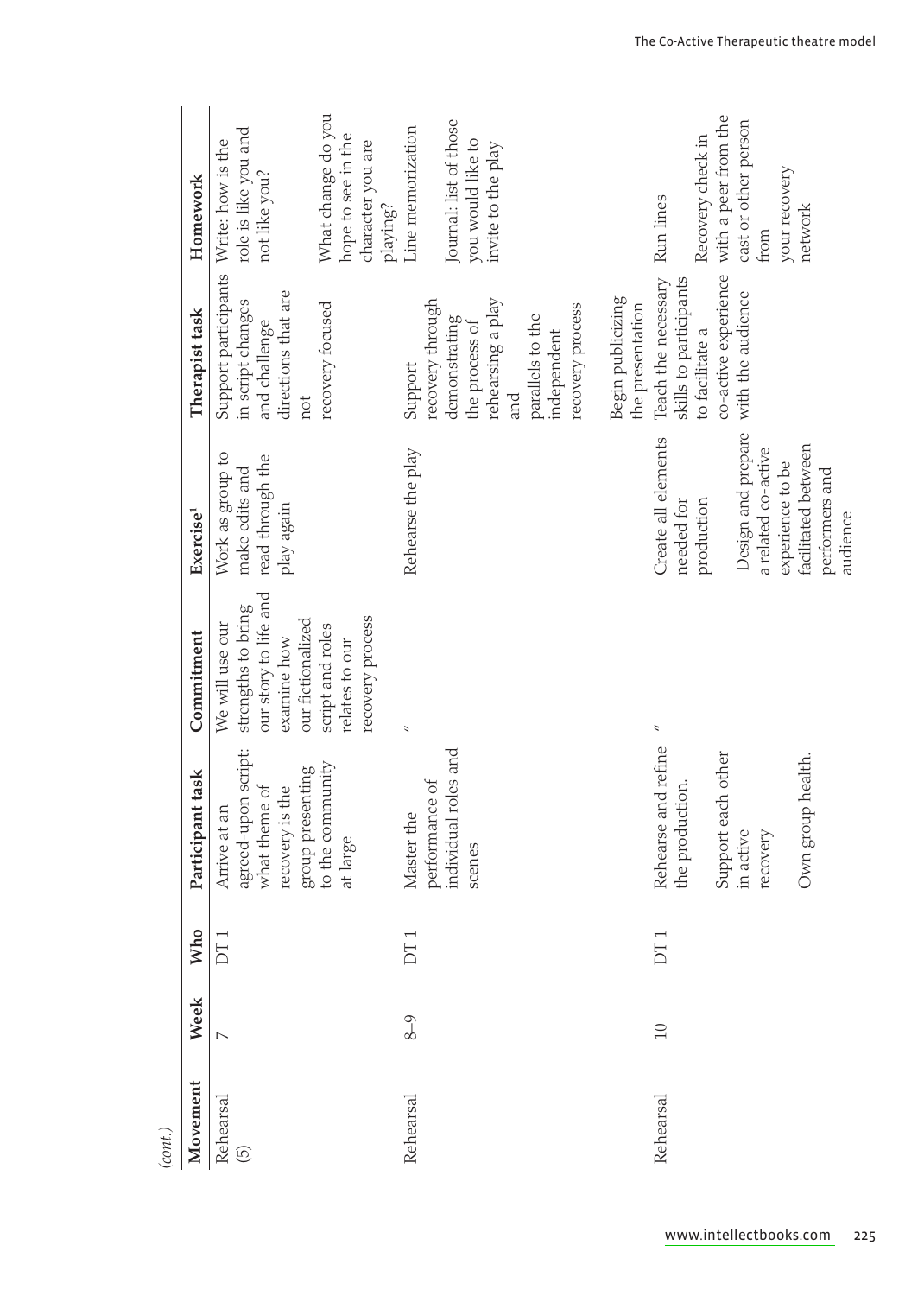| Homework<br>Therapist task | Develop a self-care<br>audience members<br>consideration your<br>performance week<br>specific form of<br>routine during<br>that takes into<br>invitations to<br>Extend final<br>recovery<br>audience encounter<br>Prepare clients for<br>recovery process<br>Develop group<br>as related to | you are taking away<br>from the process of<br>realized production<br>performing a fully<br>the cast and team<br>Journal: what are<br>Share plan with<br>that you helped<br>create?<br>Provide support for<br>production of the<br>Ensure technical<br>supporting one<br>Facilitate cast |
|----------------------------|---------------------------------------------------------------------------------------------------------------------------------------------------------------------------------------------------------------------------------------------------------------------------------------------|-----------------------------------------------------------------------------------------------------------------------------------------------------------------------------------------------------------------------------------------------------------------------------------------|
|                            | warm up                                                                                                                                                                                                                                                                                     | members<br>another<br>play<br>cast                                                                                                                                                                                                                                                      |
| Exercise <sup>1</sup>      | and presentation of<br>into the production<br>technical elements<br>Co-create group<br>Incorporate<br>warm up<br>the play                                                                                                                                                                   | up and presentation<br>accomplishments<br>Group warm-up<br>experiential with<br>Perform the play<br>during group<br>the audience<br>learning and<br>Execute the<br>of feelings,<br>processing<br>Real-time<br>co-active<br>warm-                                                        |
| Commitment                 | We are committed<br>recovery through<br>presentation of<br>to working our<br>the complete<br>our play                                                                                                                                                                                       | perspective with<br>my community<br>a worthwhile<br>my recovery<br>and sharing<br>I commit to<br>standing in                                                                                                                                                                            |
| Participant task           | Complete a dress<br>rehearsal of the<br>play                                                                                                                                                                                                                                                | realized production<br>audience members<br>active therapeutic<br>as related to their<br>encounter with<br>Present a fully<br>Execute co-<br>theme                                                                                                                                       |
| ho<br>⅀                    | DT <sub>1</sub>                                                                                                                                                                                                                                                                             | DT 1/2                                                                                                                                                                                                                                                                                  |
| Week                       | $\Box$                                                                                                                                                                                                                                                                                      | 12                                                                                                                                                                                                                                                                                      |
| Movement                   | Rehearsal                                                                                                                                                                                                                                                                                   | Performance<br>$\circledcirc$                                                                                                                                                                                                                                                           |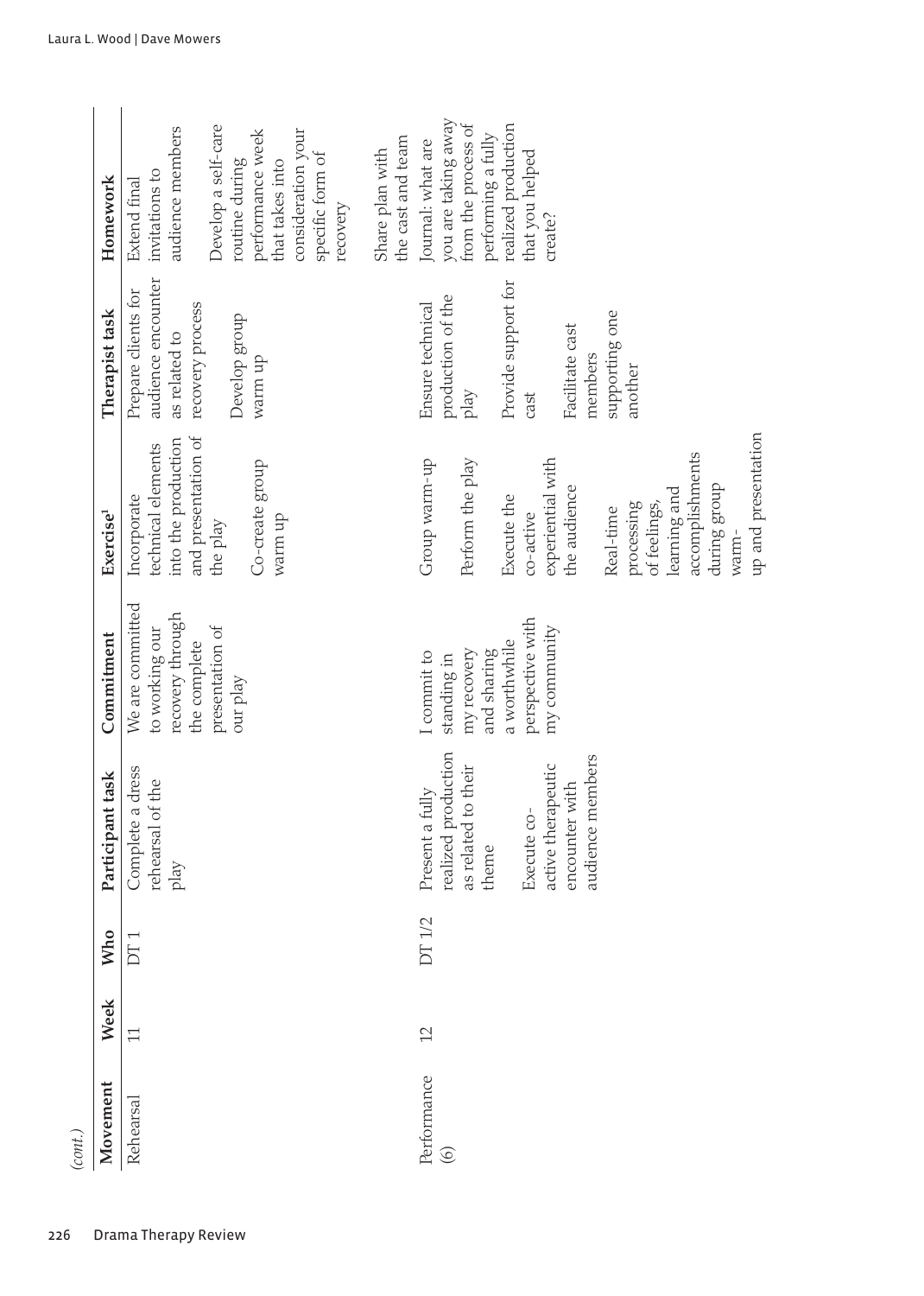| cont.)                            |           |        |                                                                                                                                  |                                                                                                                                     |                                                                                                                                                                                                                               |                                                                                                                                 |          |
|-----------------------------------|-----------|--------|----------------------------------------------------------------------------------------------------------------------------------|-------------------------------------------------------------------------------------------------------------------------------------|-------------------------------------------------------------------------------------------------------------------------------------------------------------------------------------------------------------------------------|---------------------------------------------------------------------------------------------------------------------------------|----------|
| Movement                          | Week      | ă<br>≅ | Participant task                                                                                                                 | Commitment                                                                                                                          | Exercise <sup>1</sup>                                                                                                                                                                                                         | Therapist task                                                                                                                  | Homework |
| Launch<br>$\overline{\mathbb{C}}$ | $13 - 14$ |        | process to set goals<br>for carrying those<br>lessons into the<br>and intentions<br>reflect on the<br>Integrate and<br>community | as fully as possible<br>while working my<br>to my community<br>basis for my new<br>I will contribute<br>recovery as the<br>identity | takeaways from the relevant clinical<br>journalling exercise<br>State concrete goals<br>Prepare and attend<br>in the presence of<br>a recovery-based<br>cast celebration<br>of the previous<br>Share the<br>the group<br>week | team members to<br>action to support<br>future recovery.<br>Follow up with<br>transition care<br>Facilitate goal<br>setting and |          |
|                                   |           |        | Note: <sup>[1]</sup> only some of the exercises are presented, but the entire cannon is not due to space limitations.            |                                                                                                                                     |                                                                                                                                                                                                                               |                                                                                                                                 |          |

Table 2: Movements in the CoATT model. *Table 2: Movements in the CoATT model.*

 $\overline{\phantom{a}}$ 

 $\bigoplus$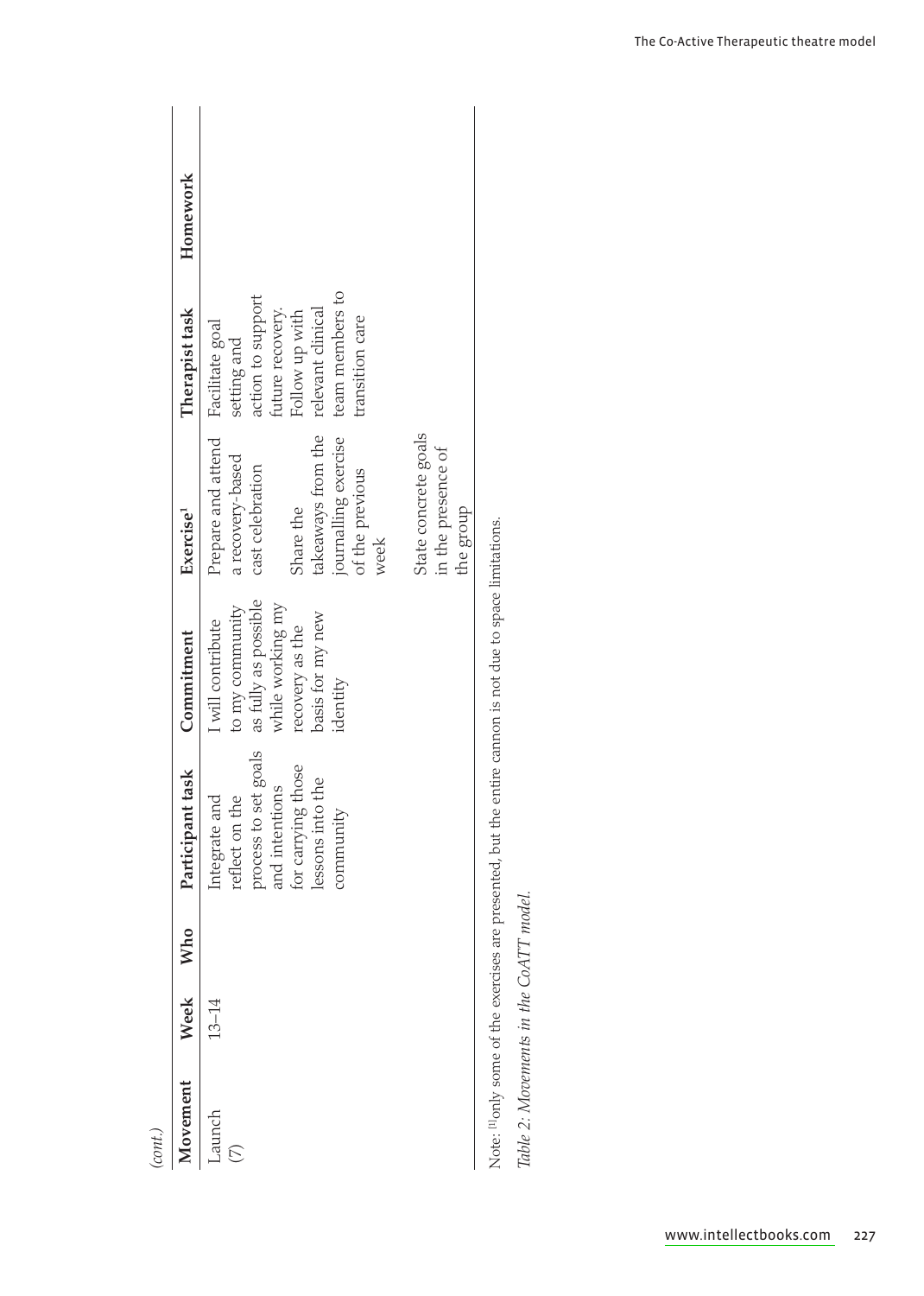## *Movement three: Generation*

In generation the group engages in a specific series of theatrical improvisation games, drama therapy exercises using metaphor, role and journal writing to explore the selected topic in depth. Homework during movements two and three are very important, as the written words of participants will be used in creating dialogue for the play. Participants share their writings with one another, reinforcing that the material created in the CoATT process is nonproprietary. DT1 and the group co-actively finalize the theme to be explored in the play. DT2 receives the written artefacts of group work and homework. Co-active supervision sessions between the leaders focus on interpersonal dynamics but also include reflection on the roles, emotions, relationships and metaphors that emerge in the work.

## *Movement four: Performance intensive*

DT2 leads the performance intensive with the dual focus of acting skills training and the creation of a skeletal script composed of the participants' work. We recommend three consecutive days: a Friday night dedicated to basic stagecraft, an eight-hour day on Saturday comprised of extended improvisations, script interpretation of material written by other group members, music-making, song, dance and movement. The goal of all acting exercises is empowering clients to authentically relate and connect on- and offstage with one another. On Sunday the script is presented and read for the first time in a half-day session.

In this movement, all of the material that has been generated thus far becomes the property of the group, and if there are words or assignments that a participant does not want used, they may remove it. DT1 and DT2 write the skeletal script overnight. The final activity of the intensive is to read through the script as a cast and discuss how the cast can take ownership over the narrative of the play. The cast response may often include feelings of disappointment, fear that the message is not clear and, at times, anger. It may also involve feelings of delight, surprise and humour. DT2 enlists all responses to motivate the cast in fleshing out the script and making it their own. Concurrently, DT1 facilitates the projections as a parallel process to recovery.

We recommend that the group material be shaped into a narrative play, with consistent characterization that proceeds with a unity of time, place and action. Our experience shows that this type of acting is most familiar to the largest groups of participants. Strong narrative and clear characterization offer a meeting ground for the theatrical confrontation of an open-invitation public performance.

## *Movement five: The rehearsal process*

In weeks seven to ten, the rehearsal process begins. Both the therapist and the client are equally responsible for the process and production; the co-active task of rehearsal places the therapist and the participant on an equal footing. The drama therapist is mindful of process, empowerment and growth, with the primary focus on directing the play. The participants' primary focus shifts to ownership of the recovery theme, presentation and the final product. Changes can be made by the cast within the structure of the play. The group may agree to implement changes that reflect a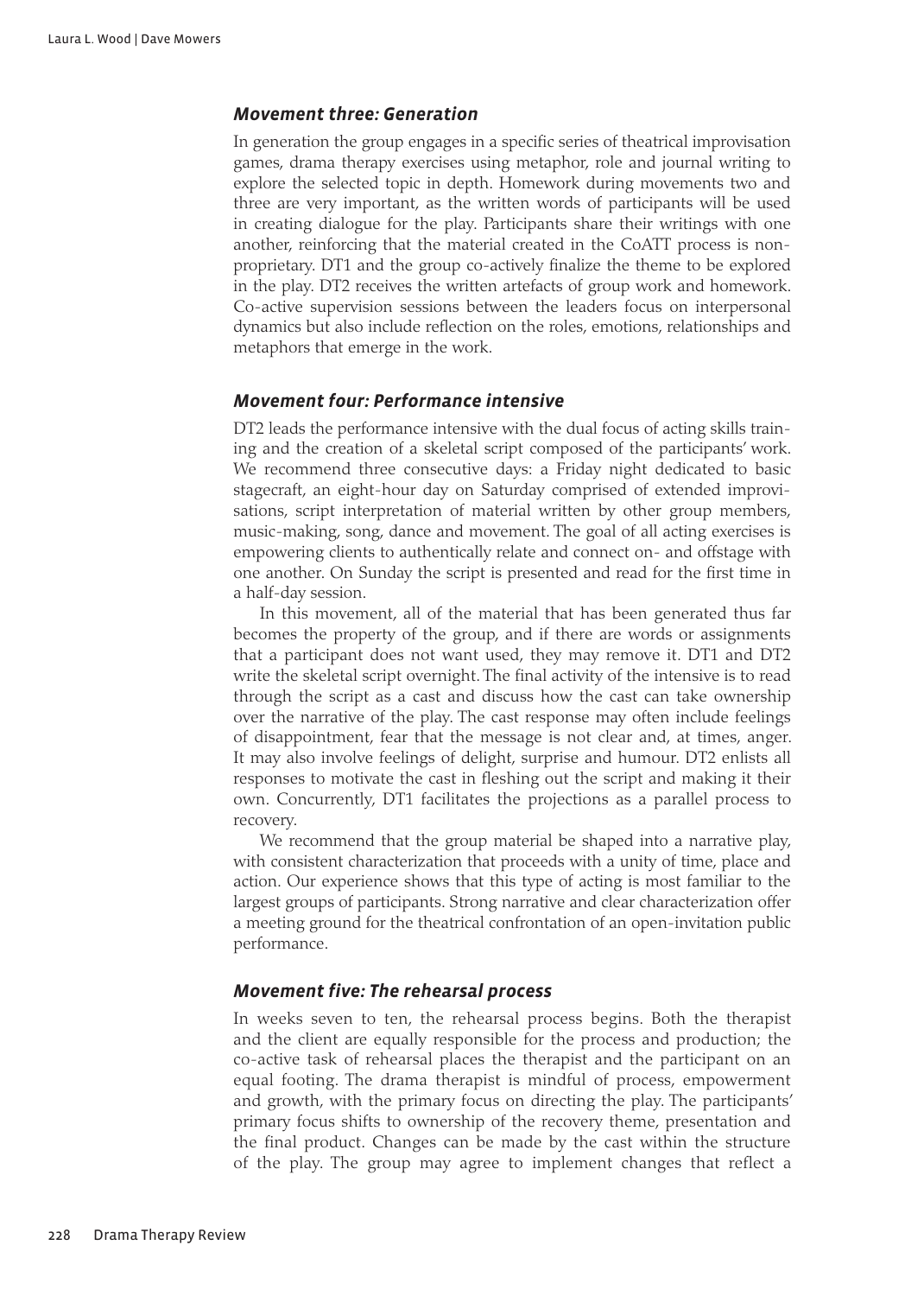deepening connection to recovery up until the opening night. Support and focus should be given to line memorization, staging, the use of props and ensemble building.

The therapist must structure the progression of rehearsal to support a successful and complete production. Time should be made to relate the fictional roles to everyday recovery; however, it is not the primary focus of movement five. Rather, this movement represents the way in which most participants must learn to engage in the task at hand while still working their recovery simultaneously. When personal processing takes place, using the aforementioned parallel is highly encouraged. The group begins to imagine the production with great specificity, including the presence of the audience. Group members draft an individual invitation, participants are encouraged to list those people who have been affected by their previous lack of recovery, and people who will be instrumental in recovery, and discuss how to cope with unknown responses from outsiders.

### *Week ten*

In week ten the focus is on creating the specific elements of physical production in anticipation of the audience. Because many participants have never performed in a production, both the creation of costumes and props, and rehearsing how to use them become an essential task. Working recovery requires a new self-presentation in the world that is personally meaningful to the participant, and so the use of new costumes, props and behaviours can be seen as a useful parallel to recovery. Furthermore, this task can be done as a co-active therapy process; see thesis work of Smittle (2017) for additional discussion.

#### *Week eleven*

The week of dress rehearsal and performance carries all the stressors associated with a typical theatrical production and the personal intensity of a therapeutic theatre encounter. An orderly work-through of the production elements should occur early in the week with at least one uninterrupted run-through of the play, all elements in place, the day before performance. Participants may be unfamiliar with the technical requirements of sets, lighting and costumes, and so the therapist must teach and train the logistics of the play as distinct from the emotional content of the experience.

It is also important in the week before the show to revisit the list of people who have been invited or not invited by participants. We have found that, especially for participants with eating disorders or substance use disorder, there can be many fears of being seen as healthy or well that keep people from making important invitations. Providing anticipatory guidance and space for exploration around this is a necessary element that we have built into the model.

#### *Movement six: Public performance*

In the CoATT model, the theatre production must culminate in a performance that includes a public audience; the paradigm demands reconnection to the world outside of treatment. The play provides an opportunity for participants to take risks, be vulnerable and offer value to their communities.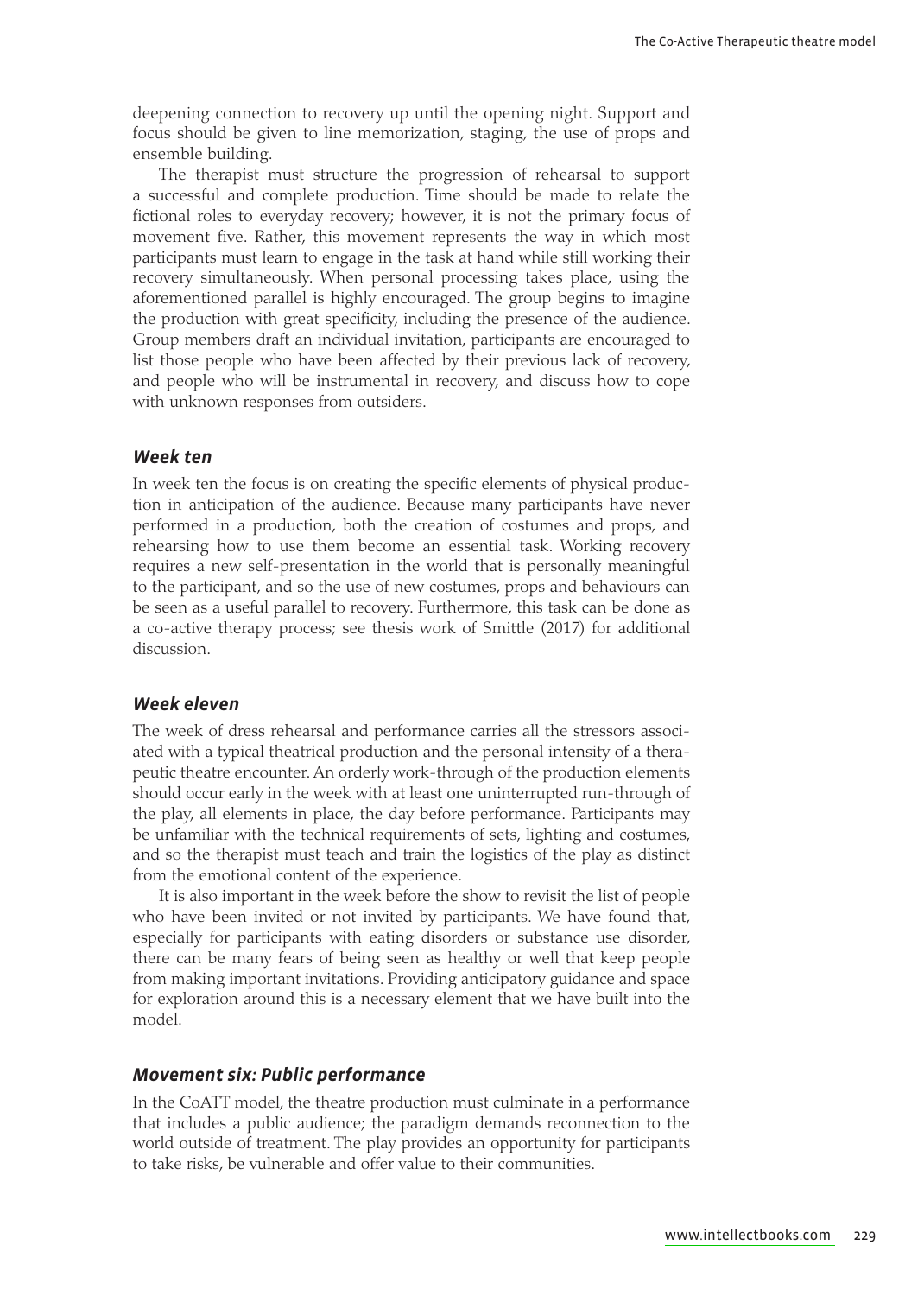Another distinguishing feature of CoATT includes an element of audience participation that differentiates from the talk back (Bailey 2009) or psychodramatic sharing (Moreno 1947). In fact, the CoATT model is adamantly opposed to the post-show talkback format, as we believe that it often creates a breeding ground for voyeuristic behaviour that further creates a divide of power and privilege between audience and performer, recasting the participant back into the role of the 'sick one'. Instead, using an image, theme, line or activity from the play, the cast creates a co-active experience for audience members to be led by them at the conclusion of the production. These activities must result in the creation of a new piece of art, and must be relevant to the exploration of the main theme of recovery. For example, in a recent production with persons in aphasia recovery one of the themes explored was that there is value in slowing down. The coactive element involved audience members writing on an index card the things that help them to remember to slow down. The cards were collected and spontaneously read by the participants with aphasia. A community poem was made with these words and read back to the audience.

#### *Movement seven: Launch*

Our final movement is conceived as a launch into the community at large, rather than closure to the group experience. While it is important that the participants reflect on what was gained in the process, there is equal emphasis on goals and intentions for carrying those lessons beyond the boundaries of the stage and group. Participants are encouraged to continue to be friends, support persons and play other recovery-based roles for one another postproduction. Typically, there are two to three final meetings to wrap up the process and prepare for the launch, including a celebratory recovery-based cast party.

#### **Limitations**

Truijens et al. (2018) note that although manualization makes an attractive tool for research, which is necessary for the study and advancement of the profession psychotherapy, manualization has not been shown to necessarily be more effective than non-manualized forms of mental health treatment. In addition, manualization does not guarantee the successful implementation of a model with a clinical population. CoATT is an attempt to standardize and repeat a creative process employed at a critical juncture in recovery. At minimum, this effort has allowed teams to engage in process improvements as the model repeats. Manualization has also allowed for student and trainee participation and expansion into distinct recovery populations.

In public presentation of the CoATT model, concerns have been raised that the creation of plays is difficult and the success of a script depends wholly on the skills of clinicians who must function as playwrights (or directors). This article is not intended to present an 'easy to follow recipe' or a 'guarantee of successful production'. Certainly, the framework discussed includes reference to interventions and therapeutic tasks that require seasoned and talented drama therapists. The book-length manualization will include very detailed discussion of the approach to each task intended to support committed treatment providers in mastering these skills. Success in the CoATT model depends on a careful balance of group work, writing prompts, editing and cataloguing creative material, stagecraft and rehearsal technique. One way in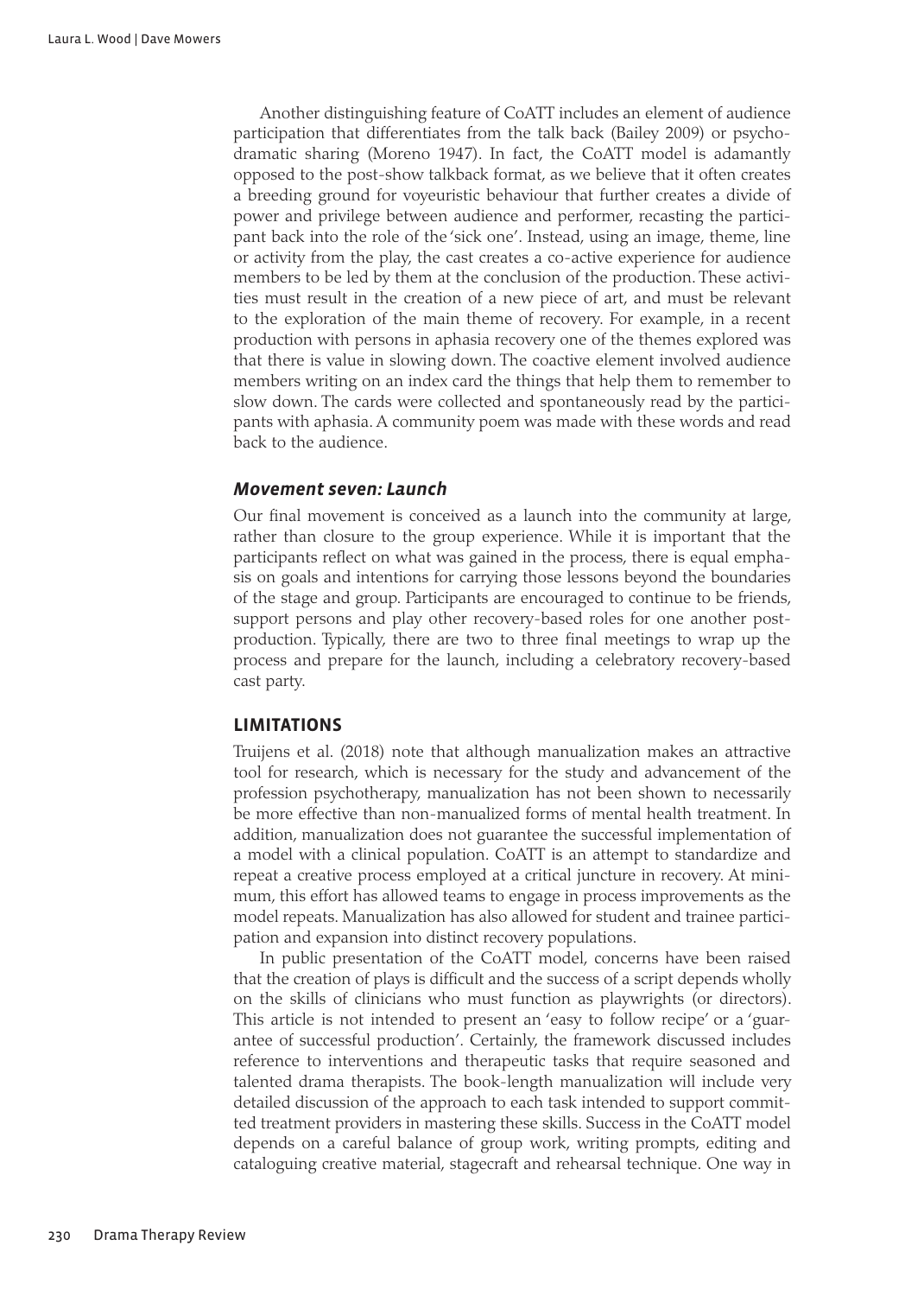which we have addressed this limitation is on the insistence that one of the two co-leaders be a trained drama therapist. We envision that training in the manualized model will help to elaborate and illuminate the schematic nature of manualized psychotherapy.

#### **Future directions**

There are no manualized models for therapeutic theatre but rather general guidelines (Snow et al. 2003) and integrated models (Emunah 1994), making the CoATT model a potentially unique framework for standardizing therapeutic theatre treatment in the service of working with insurance companies, demonstrating the efficacy of therapeutic theatre and advancing the profession of drama therapy.

Manualization allows us to explore the benefits of CoATT with multiple recovery populations, their family members and audiences, with a focus on benefits and limitations. Forthcoming work includes a book that will provide the full manualization of CoATT (proposal submitted), a three-year grounded theory study on the benefits of applying the model with clients with eating disorders (completed), an Applied Thematic Analysis of the CoATT model working with persons in aphasia recovery (submitted), a Thematic Analysis of the perceived differences between talk therapy and the CoATT model (completed), a multi-year quantitative study presenting the language improvements with clients with aphasia (in process), a qualitative study examining the experience of caregivers who witness persons with aphasia participate in CoATT (in process), a mixed-methods study examining the model with clients in substance use disorder (in process) and a two-year quantitative study exploring the benefits of witnessing CoATT as an audience (in process). We hope that this initial publication of the framework of CoATT will intrigue other drama therapists to consider collaborating with us in applying the model to their recovery communities and initiate dialogue with the community at large.

## **Acknowledgements**

With gratitude to Elizabeth Pignatelli, Nick Lichtenberg and Jason Frydman for manuscript feedback and all the participants and community members who have helped contribute to the process.

## **Funding**

This work was supported through partial funding from The Drama Therapy Fund, The Faculty Scholarship, Research and Advancement Committee at Molloy College, and the Friends of Mercy Hospital Board.

#### **References**

- Bailey, S. D. (2009), 'Performance in drama therapy', in D.R. Johnson and R. Emunah (eds), *Current Approaches,* 2nd ed, Springfield, IL: Charles C. Thomas Publishers, pp. 374–89.
	- —— (2010), *Barrier-Free Theatre: Including Everyone in Theatre Arts-in Schools, Recreation, and Arts Programs-Regardless of (Dis) Ability*, Enumclaw, WA: Idyll Arbor, Incorporated.
- Baim, C., Brookes, S. and Mountford, A. (eds) (2012), *The Geese Theatre Handbook: Drama with Offenders and People at Risk*, Winchester: Waterside Press.

[www.intellectbo](http://www.intellectbooks.com)oks.com 231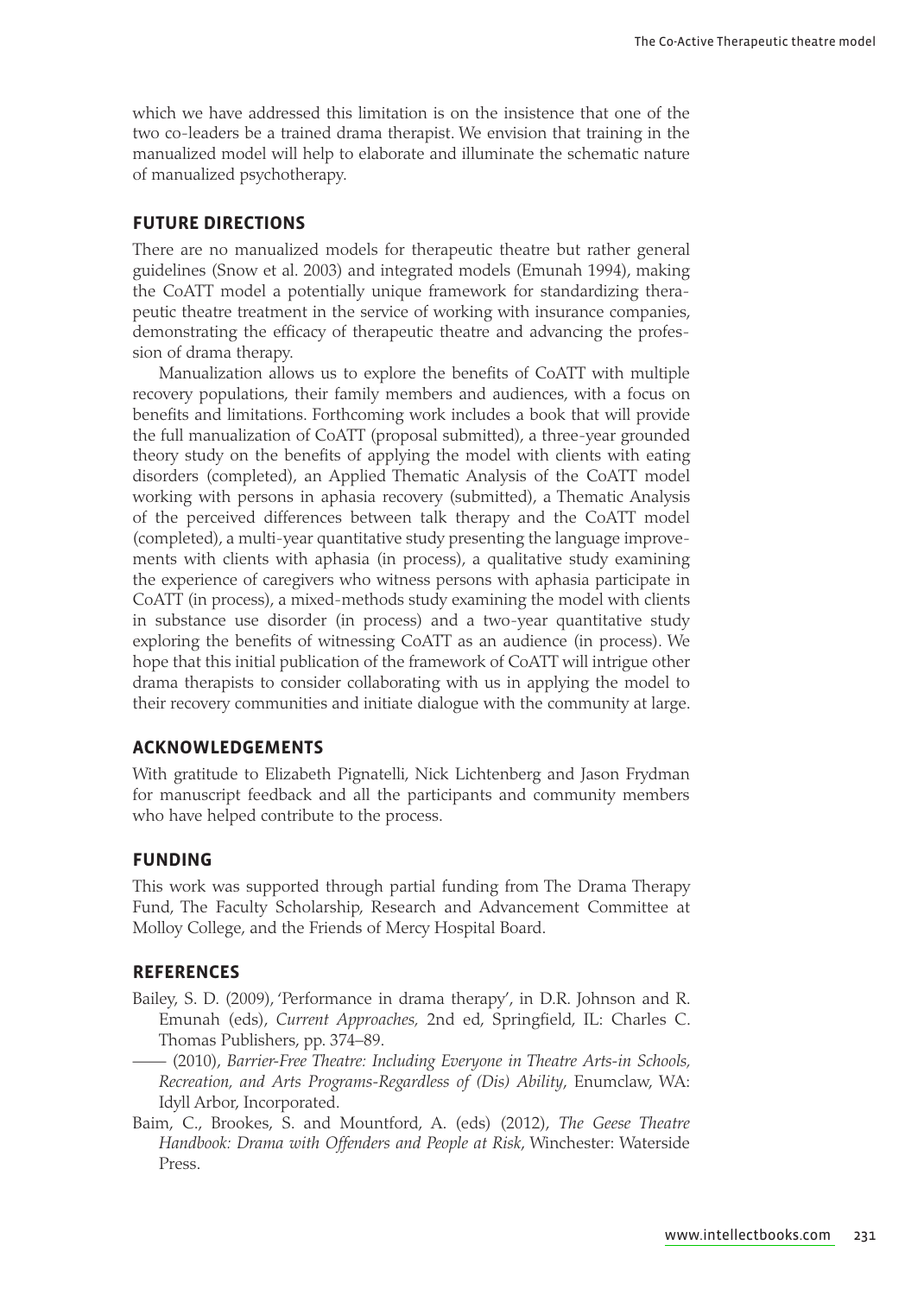- Butler, J. (2012), *Subjects of Desire: Hegelian Reflections in Twentieth-Century France*, New York, NY: Columbia University Press.
- Daccache, Z. (2016), 'The unheard stories of those forgotten behind bars in Lebanon', in S. Pendzick, R. Emunah and D. Read Johnson (eds) (2016), *The Self in Performance: Autobiographical, Self-Revelatory, and Autoethnographic Forms of Therapeutic Theatre*, New York, NY: Palgrave Macmillan, pp. 227–40.
- Davidson, L. (2016), 'The recovery movement: Implications for mental health care and enabling people to participate fully in life', *Health Affairs*, 35:6, pp. 1091–97.
- DeJong, P. and Berg, I. K. (1998), *Interviewing for Solutions*, Pacific Grove, CA: Brooks.
- Emunah, R. (1994), *Acting for Real: Drama Therapy Process, Technique, and Performance*, London: Routledge.
- —— (2015), 'Self-revelatory performance: A form of drama therapy and theatre', *Drama Therapy Review*, 1:1, pp. 71–85.
- —— (2016), 'From behind the scenes to facing an audience in self-revelatory performance', in *The Self in Performance*, New York, NY: Palgrave Macmillan, pp. 37–53.
- Frydman, J. S., Segall, J. and Wood, L. L. (2018), 'Themes of career advancement among North American drama therapists: A secondary qualitative analysis', *Drama Therapy Review*, 4:2, pp. 271–86.
- Herman, J. L. (2015), *Trauma and Recovery: The Aftermath of Violence--from Domestic Abuse to Political Terror*, London: Hachette.
- Johnson, D. R. (1980), 'Effects of a theatre experience on hospitalized psychiatric patients', *The Arts in Psychotherapy*, 7:4, pp. 265–72.
- —— (2016), 'Surprise and otherness in self-revelatory performance', in *The Self in Performance,* New York, NY: Palgrave Macmillan, pp. 71–84.
- Jones, P. (2005), *The Arts Therapies: A Revolution in Health Care,* London: Routledge.
- Landy, R. J. (1994), *Drama Therapy: Concepts, Theories, and Practices*, Springfield, IL: Charles C. Thomas Publisher.
- —— (2008), *The Couch and the Stage: Integrating Words and Action in Psychotherapy*, Lanham, MD: The Rowman & Littlefield Publishing Group Inc.
- Landy, R. and Montgomery, D. T. (2012), *Theatre for Change: Education, Social Action and Therapy*, London: Macmillan International Higher Education.
- McKay, J. R. (2017), 'Making the hard work of recovery more attractive for those with substance use disorders', *Addiction*, 112:5, pp. 751–57.
- Moreno, J. L. (1947), *The Theatre of Spontaneity*, Oxford: Beacon House.
- Neimeyer, R. A. (1995), 'Constructivist psychotherapies: Features, foundations, and future directions', in R. A. Neimeyer and M. J. Mahoney (eds), *Constructivism in Psychotherapy*, Washington, DC: American Psychological Association, pp. 11–38.
- O'Brian, B. (2019), *National Endowment of the Arts In-Person Report at National Coalition of Creative Arts Therapy Board Meeting*, Cleveland, Ohio, 23 February.
- Pendzik, S., Emunah, R. and Johnson, D. R. (2017), *Self in Performance*, London: Palgrave Macmillan.
- Pendzik, S. (2016), 'The self in performance: Context, definitions, directions' in S. Pendzik, R. Emunah and D. R. Johnson (eds), *The Self in Performance*, New York, NY: Palgrave Macmillan, pp. 1–18.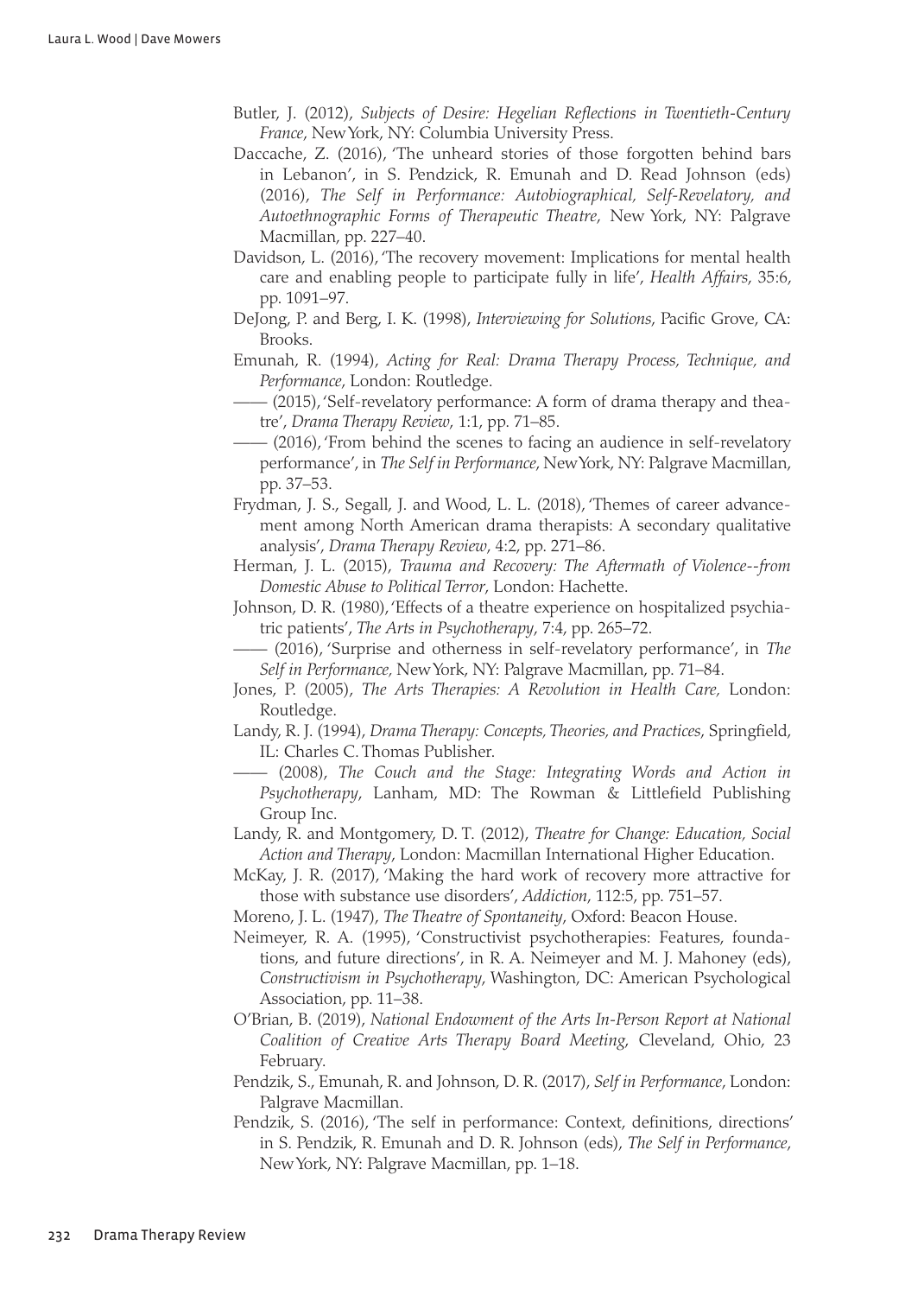- —— (2016), 'The dramaturgy of autobiographical therapeutic performance', in S. Pendzik, R. Emunah and D. R. Johnson (eds), *The Self in Performance*, New York: Palgrave Macmillan, pp. 55–69.
- Sajnani, N. (2012), 'The implicated witness: Towards a relational aesthetic in drama therapy', *Dramatherapy*, 34:1, pp. 6–21.
- —— (2016), 'A critical aesthetic paradigm in drama therapy: Aesthetic distance, action, and meaning making in the service of diversity and social justice', in S. Jennings and C. Holmwood, *International Handbook of Dramatherapy*, London: Routledge, pp. 145–60.
- Seymour, A. (2016), 'Personal theatre and pedagogy: A dialectical process', in S. Pendzik, R. Emunah and D. R. Johnson (eds), *The Self in Performance*, New York, NY: Palgrave Macmillan, pp. 199–211.
- Smittle, E. (2017), 'A guiding light: Establishing design within therapeutic theatre', master's thesis, New York, NY: New York University.
- Snow, S., D'Amico, M. and Tanguay, D. (2003), 'Therapeutic theatre and wellbeing', *[The Arts in Psychotherapy](http://www.ingentaconnect.com/content/external-references?article=0197-4556()30:2L.73[aid=9810979])*, 30:2, pp. 73–82.
- Truijens, F., Zühlke-Van Hulzen, L, Vanheule, S. (2018), 'To manualize, or not to manualize: Is that still the question? A systematic review of empirical evidence for manual superiority in psychological treatment', *Journal of Clinical Psychology*, 75:3, pp. 1–15.
- Whitworth, L., Kimsey-House, H. and Sandahl, P. (1998), *Co-Active Coaching: New Skills For Coaching People toward Success in Work and Life*, Palo Alto, CA: Davies-Black.
- Wood, L. L. (2016), 'The use of therapeutic theater in supporting clients in eating disorder recovery after intensive treatment: A qualitative study', doctoral dissertation, Saint Louis: University of Missouri-Saint Louis.
- Wood, L. L. and Mowers (2018), 'The coactive therapeutic theatre model', *The North American Drama Therapy Association Annual Conference*, Kansas City, Missouri, 27 October.
- Woodside, D. B., Kohn, M. and Kerr, A. (1998), 'Patterns of relapse and recovery following intensive treatment for eating disorders: A qualitative description', *Eating Disorders*, 6:3, pp. 231–39.

## **Suggested Citation**

Wood, L. L. and Mowers, D. (2019), 'The Co-Active Therapeutic theatre model: A manualized approach to creating therapeutic theatre with persons in recovery', *Drama Therapy Review*, 5:2, pp. 217–34, doi: 10.1386/ dtr\_00003\_1

#### **Contributor details**

Laura L. Wood is the current president of the North American Drama Therapy Association (NADTA) and an assistant professor at Lesley University. Her theatre company, Recovery Through Performance, works with people in various forms of recovery.

Contact: Lesley University 5 Phillips Place, Cambridge, MA 02138, USA. [E-mail: lwood5@le](mailto:lwood5@lesley.edu)sley.edu

https://orcid.org/0000-0002-3099-841X